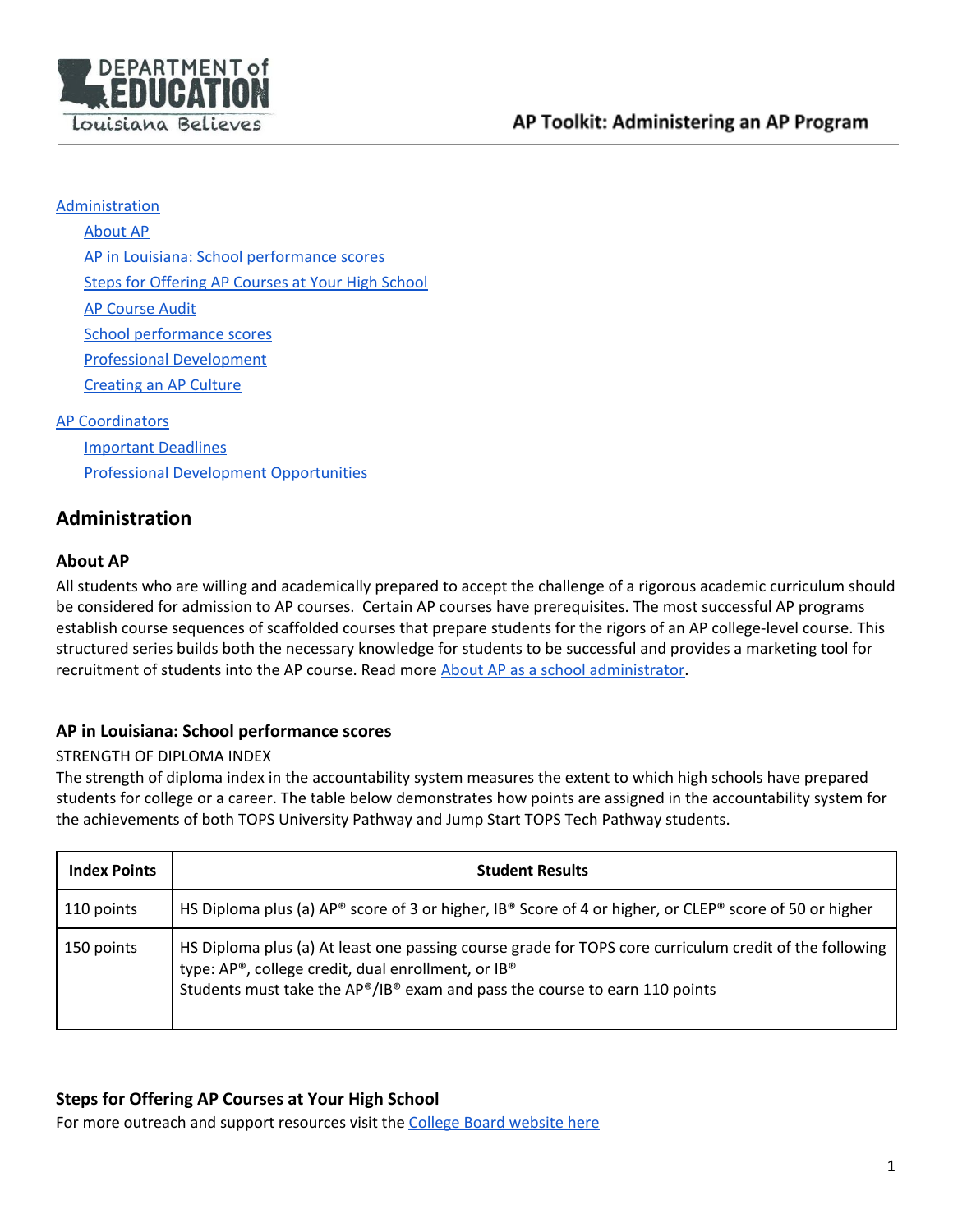

# AP Toolkit: Administering an AP Program

|         | 1. Obtain a College Board<br><b>School Code</b>                              | Use the high school code search to look up your code. Schools that need to<br>acquire a code may call (877) 274-6474 to obtain a High School Code Request<br>Form.                                                                                                                                                                                                                                                                                                                                                                                                                                                                                                             |
|---------|------------------------------------------------------------------------------|--------------------------------------------------------------------------------------------------------------------------------------------------------------------------------------------------------------------------------------------------------------------------------------------------------------------------------------------------------------------------------------------------------------------------------------------------------------------------------------------------------------------------------------------------------------------------------------------------------------------------------------------------------------------------------|
| $2_{1}$ | Select an AP Coordinator                                                     | The AP coordinator assumes primary responsibility for organizing and<br>administering the AP program at your school, and manages the ordering,<br>storing, administering, returning, and purchasing of AP exam materials. Who<br>can serve as an AP coordinator?<br>The AP coordinator may be a full-or part-time administrator or<br>counselor, faculty member, or school staff member who is not teaching<br>an AP course (AP teachers cannot serve as AP coordinators).<br>An AP coordinator cannot be involved in the handling of any exam<br>$\bullet$<br>materials that an immediate family or household member may take.                                                |
| 3.      | Complete the AP<br><b>Participation Materials</b>                            | In September, each school receives AP participation materials sent to the<br>attention of the school's principal. These materials include an AP Program<br>Guide, an AP Participation Form, an AP Participation Survey and other<br>information about AP for the upcoming school year. To order AP Exams, the<br>principal and AP coordinator must submit these materials no later than<br>November 15. If AP participation materials have not been received by October,<br>contact AP Services                                                                                                                                                                                |
|         | 4. Follow these Steps to<br>Implement AP Courses to<br>the School Curriculum | 1. Choose a course or courses to add to your catalog.<br>Select a teacher for each course and make sure they have access to<br>2.<br>high quality professional learning opportunities and course materials.<br>3. Even as you launch your programming, bring AP teachers together to<br>develop strategies for supporting student achievement in these<br>rigorous courses, particularly underserved students.<br>4. Work with staff to implement recruitment strategies to attract and<br>register students from all backgrounds to ensure the diversity of the<br>school is represented in AP courses.<br>5. Complete AP course audit requirements.<br>6. Launch the course. |

### <span id="page-1-0"></span>**AP Course Audit**

Your course must be authorized by the AP Program in order to call it an AP course. The only way to do that is through the AP [Course](https://apcentral.collegeboard.org/courses/ap-course-audit/explore-by-role/teachers) Audit. The process is designed to confirm teacher awareness of course scope and occasional exam changes, and to ensure that practice exams and other resources are only accessible to teachers verified by a school administrator. Once your course is authorized, you will have access to practice exams and other resources (e.g., formative assessments and the AP Question Bank) that are reserved for AP teacher usage. And your course will be included in the AP Course Ledger—the official list of all AP courses—so colleges and universities can verify what they see on student transcripts.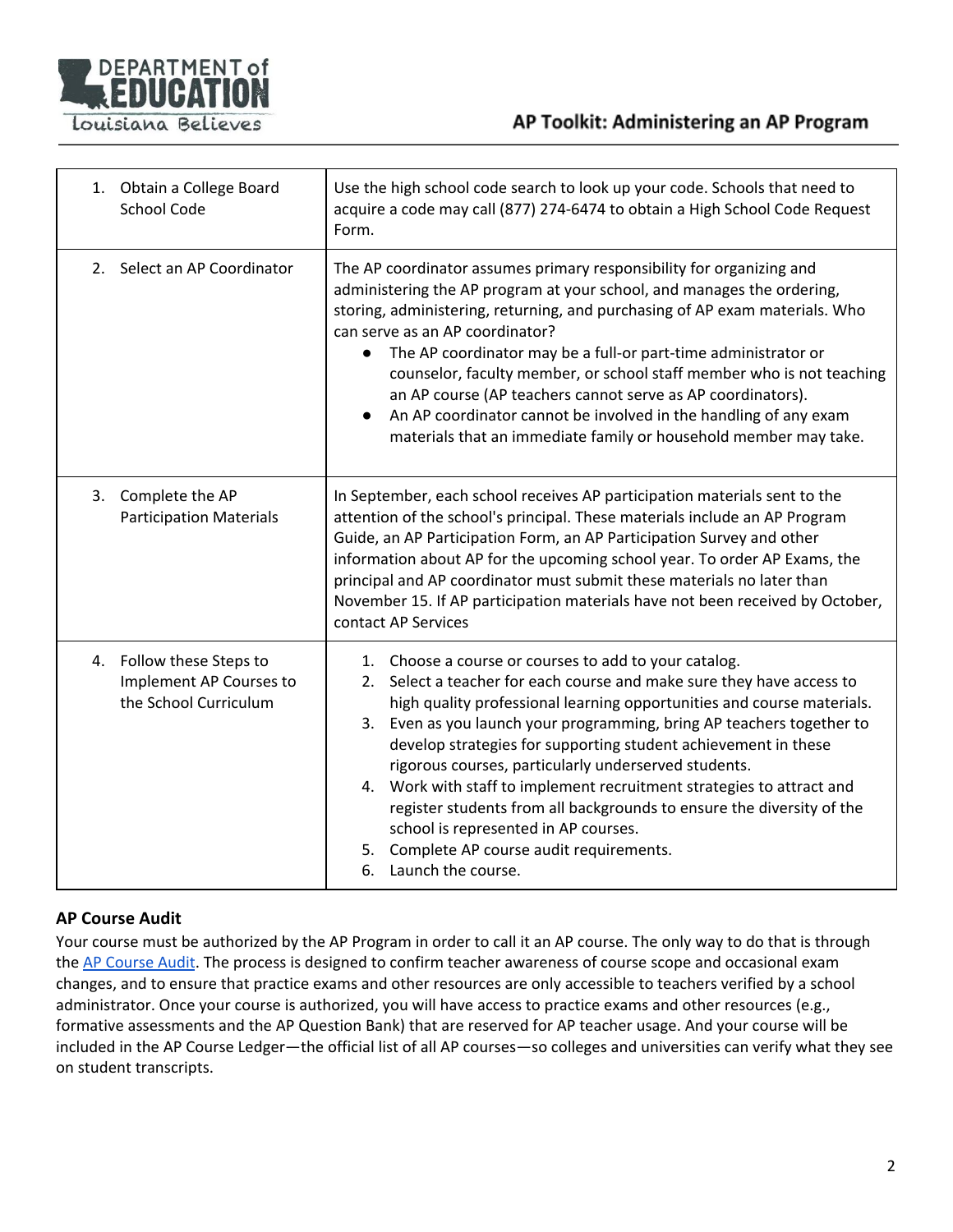

#### <span id="page-2-0"></span>**Professional Development**

<span id="page-2-1"></span>Building an AP Program: A Workshop for [Administrators](https://professionals.collegeboard.org/prof-dev/workshops/k-12/ap-workshops) – Workshops & Summer Institutes

### **Creating an AP Culture**

The College Board publication, [Spotlight](https://apcentral.collegeboard.org/about-ap/start-grow-ap/grow-ap/spotlight-on-success) on Success, highlights schools and districts that have given careful thought to what will work in their communities and how they've reached students who aren't obvious candidates. Four [editions](https://apcentral.collegeboard.org/about-ap/start-grow-ap/grow-ap/spotlight-on-success) have been [published](https://apcentral.collegeboard.org/about-ap/start-grow-ap/grow-ap/spotlight-on-success) and can be accessed here. The anecdotes are insightful and provide examples from across the nation of how leaders, teachers and schools are working to strengthen school cultures to expand access and achievement in AP courses.

# <span id="page-2-2"></span>**AP Coordinators**

The success of a school's AP program is due in large part to the efforts of a dedicated AP coordinator. AP coordinators assume primary responsibility for organizing and administering the AP programs at their schools. They also manage the ordering, receipt, distribution, administration, and return of AP Exam materials—making sure millions of students worldwide receive their AP scores. The College Board website has a dedicated section for AP [coordinators](https://apcentral.collegeboard.org/ap-coordinators) with the most updated information about [important](https://apcentral.collegeboard.org/ap-coordinators/important-changes) changes as they occur as well as information about:

- Learning [opportunities](https://apcentral.collegeboard.org/ap-coordinators/learning-development) for coordinators
- Annual calendar and [deadlines](https://apcentral.collegeboard.org/ap-coordinators/calendar-deadlines)
- [Information](https://apcentral.collegeboard.org/ap-coordinators/accessing-and-using-ap-registration-and-ordering) about accessing and using AP registration and ordering
- Exam [ordering](https://apcentral.collegeboard.org/ap-coordinators/exam-ordering-fees) and fees, tools to help [coordinators](https://apcentral.collegeboard.org/ap-coordinators/preparing-exam-day) and students prepare for exam day
- Supports and [accommodations](https://accommodations.collegeboard.org/) for students with disabilities

Additionally, there are many other valuabl[e](https://apcentral.collegeboard.org/ap-coordinators/resource-library) [resources](https://apcentral.collegeboard.org/ap-coordinators/resource-library), including a [comprehensive](https://apcentral.collegeboard.org/pdf/ap-coordinators-manual-part-1-2020-21.pdf) manual that provides detailed information about everything AP coordinators need to do from the start of the year through the November exam ordering deadline.

### <span id="page-2-3"></span>**[Important Deadlines](https://apcentral.collegeboard.org/ap-coordinators/calendar-deadlines)**

| <b>Action/Item</b>                                                                           | <b>Date</b>          |
|----------------------------------------------------------------------------------------------|----------------------|
| Preferred ordering date; ensure student enrollments are complete                             | October 2, 2020      |
| Final exam ordering deadline for fall-only and year-long AP courses                          | November 13,<br>2020 |
| Requests for accommodations                                                                  | January 15, 2021     |
| AP Course Audit deadline                                                                     | January 31, 2021     |
| Exam ordering deadline for AP courses beginning after November 13 and changes to fall orders | March 12, 2021       |
| Indicate students who may be eligible for College Board AP Exam fee reductions in AP         | April 30, 2021       |